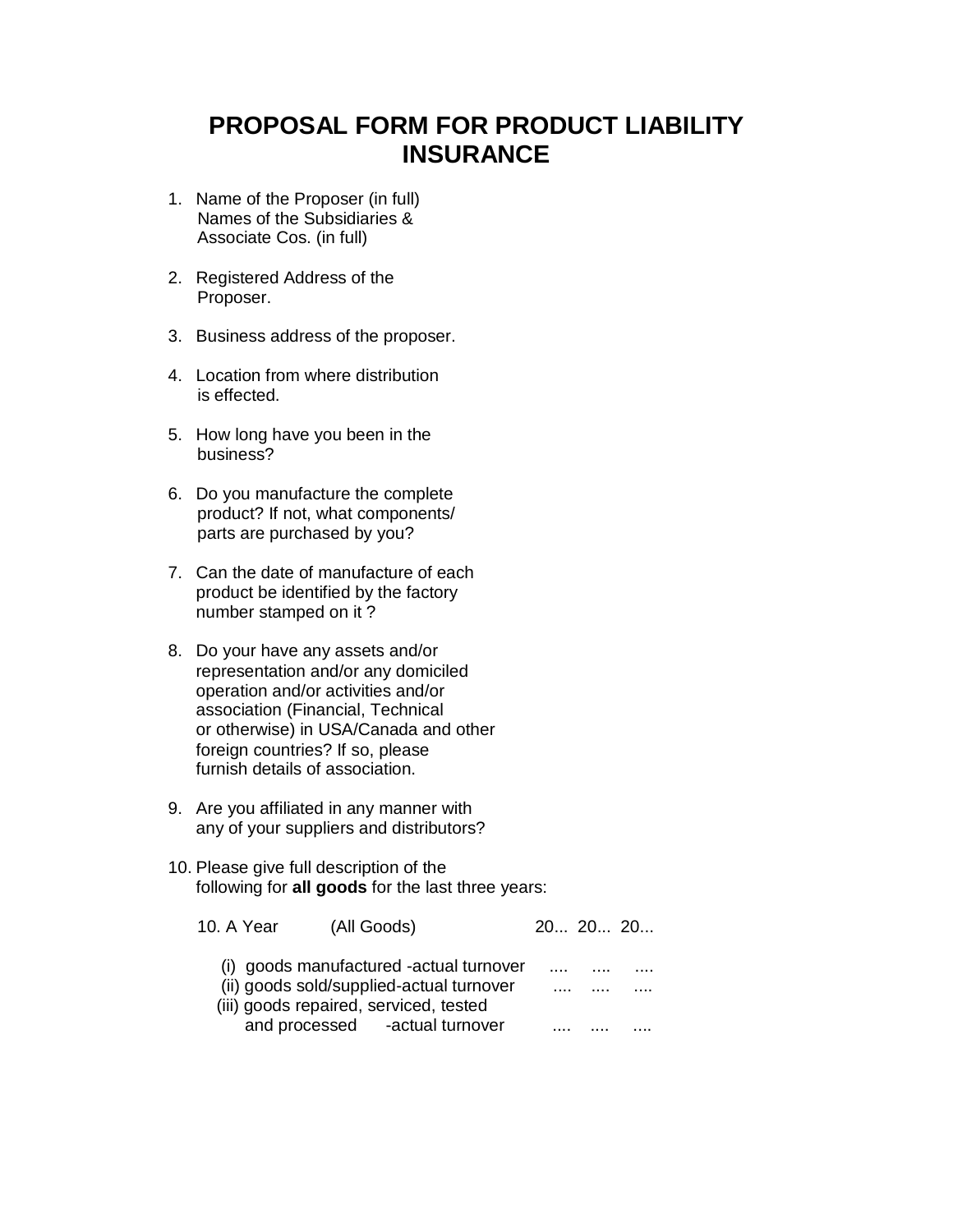- 10. B For the above, please give the projected turnover for the proposed period of insurance as under for All Goods:
	- (i) Goods manufactured
	- (ii) Goods sold or supplied
	- (iii) Goods repaired, serviced, tested and processed

(Please attach leaflets, brochures and/or any other literature).

11. A Please furnish details of products

 to be considered for insurance which are manufactured and/or designed –

- (a) Name of the product:
- (b) Principal component:
- (c) Annual Units produced:
- (d) Annual turnover:
- (e) How long has it been in the market?
- (f) Expected life of use:
- (g) Intended customer/ ultimate user:
- (i) Warranties as to use:
- (i) Technical know-how/ collaboration:

## 11. B Additional information for goods to be covered under insurance:

| (Goods to be covered) 3Years             | 20. | 20. | 20 |
|------------------------------------------|-----|-----|----|
| (i) goods manufactured -actual turnover  |     |     | .  |
| (ii) goods sold/supplied-actual turnover | .   | .   |    |
| (iii) goods repaired, serviced, tested   |     |     |    |
| and processed -actual turnover           | .   | .   | .  |

## 11. C For the above, please give the projected turnover for the proposed period of insurance as under for Goods to be covered:

- (i) Goods manufactured
- (ii) Goods sold or supplied
- (iii) Goods repaired, serviced, tested and processed (Please attach leaflets, brochures and/or any other literature).
- 12. Do you have Research & Development Dept.?
- 13. Please specify any products which are inflammable/explosive, dangerous, radioactive, harmful to health, poisonous by themselves or any combination with others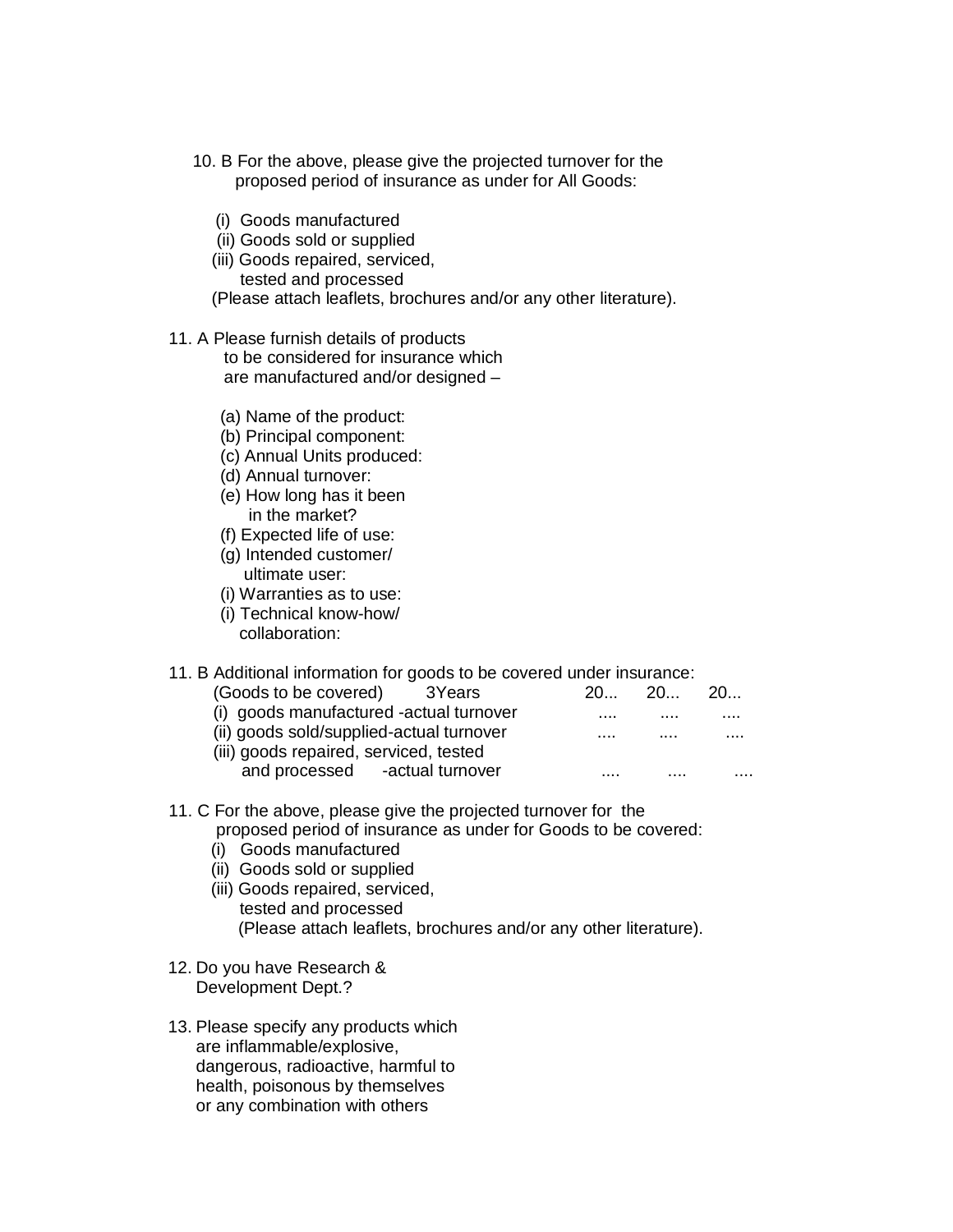If so, please give full details and state what precautions are taken.

- 14. Please state whether goods sold or supplied subject to disclaimer notice, and if so, please give full text, particulars of such disclaimer notice.
- 15. Please furnish particulars of new products to be marketed during the next 12 months.
- 16. Please furnish details and list of products discontinued or recalled or withdrawn during the last five years.
- 17. Please elaborate complaints, Incident/accident reporting system in your organization
- 18. Please give details of checks or examinations or controls including batch control and testing carried out or effected to discover possible defects or errors in products.
- 19. Do your products comply with standards like ISI or any other Standards?
- 20. Have your products ever been subject to any enquiry or investigation by any Government agency, concerning the efficiency/adequacy or labeling, hazardous contents or safety? If so, please give full details.
- 21. What is the failure rate of each product after hand over ?
- 22. Do you issue guarantees and/or warranties to purchasers? If so, for what period do you guarantee and/or warrant your product?
- 23. Particulars regarding directions for use:
- (a) Is it by printing on container or product?
- (b) Is it by separate leaflet or brochure?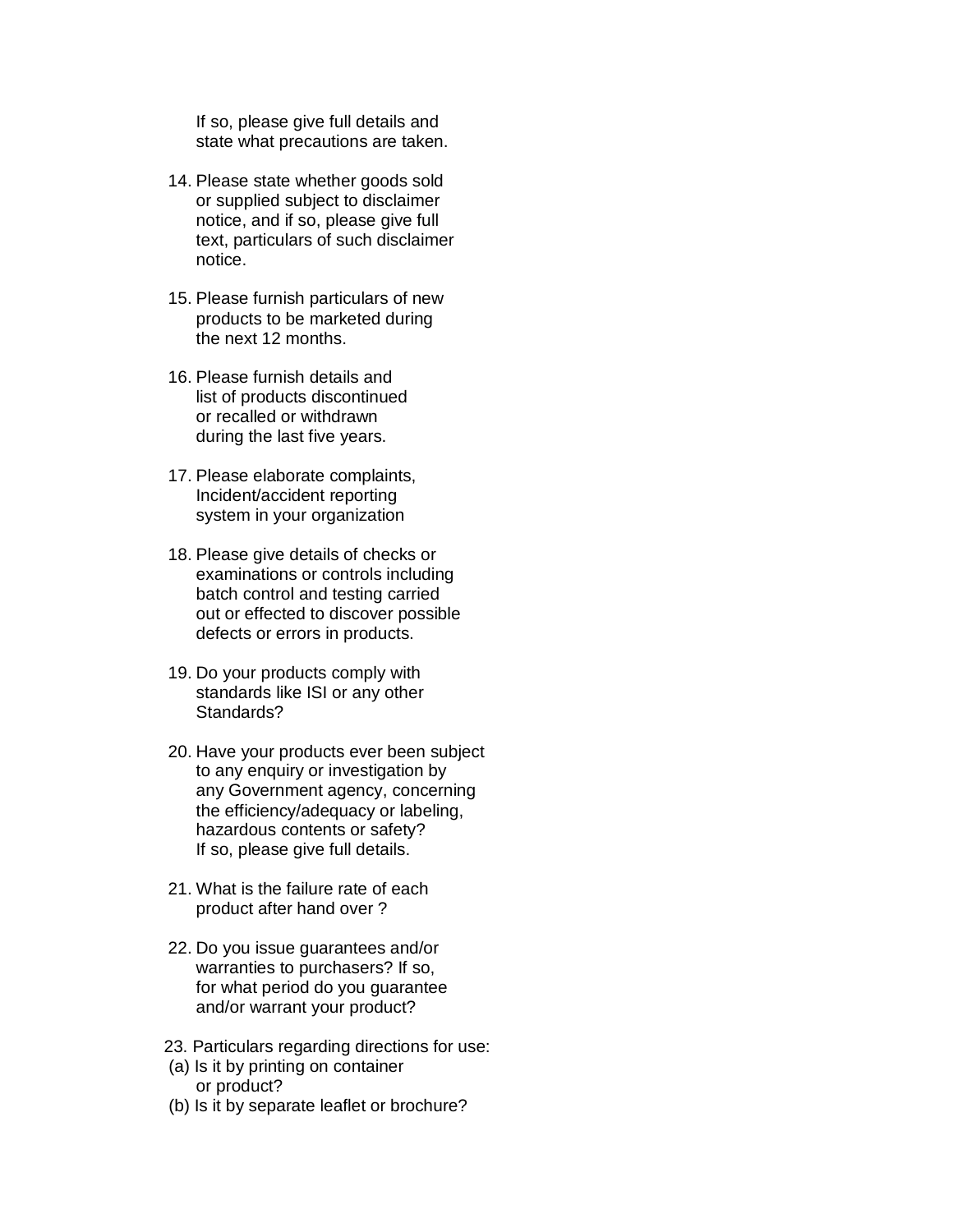- (c) Is the hazard warning clearly shown?
- 24. Please furnish claims history (country wise) for the last three years in the following format: (a) Year 20... 20... 20...
	-
	- (b) No. of claims: (c) Total amount paid: Bodily injury: Rs. Property Damage: Rs. Cost of defence action: Rs. Total amt. of pending claims: Bodily injury: Rs. Property Damage: Rs. Cost of defence action: Rs.
- 25. Are you aware of any incidents, conditions, defects, circumstances or suspected defects which may result in claim?
- 26. Have your proposal or renewal been declined or premium increased, special terms imposed by any Insurer? If so, please give particulars:
- 27. Please indicate the limit of indemnity required
	- (i) Any one accident:
	- (ii) Aggregate during the policy period
- 28. Please indicate the Voluntary **U.S.A.** All other<br>Excess for each claim **Canada** countries Excess for each claim Canada countries (in addition to Compulsory Excess) including including you are willing to bear. The state of the state of the local problem in the local problem in the local problem
- 29. Please quantify sales turnover product wise for the last 3 years as under:
	- (a) Domestic (to list)
	- (b) USA/Canada (to list)
	- (c) OECD countries (to list)
	- (d) Other countries (to list).
- 30. Do you wish to insure:
- (a) Domestic sales only or and the contract of the contract of the contract of the contract of the contract of the contract of the con
	- (b) Domestic sales and exports.
	- If yes, specify the countries
	- to be covered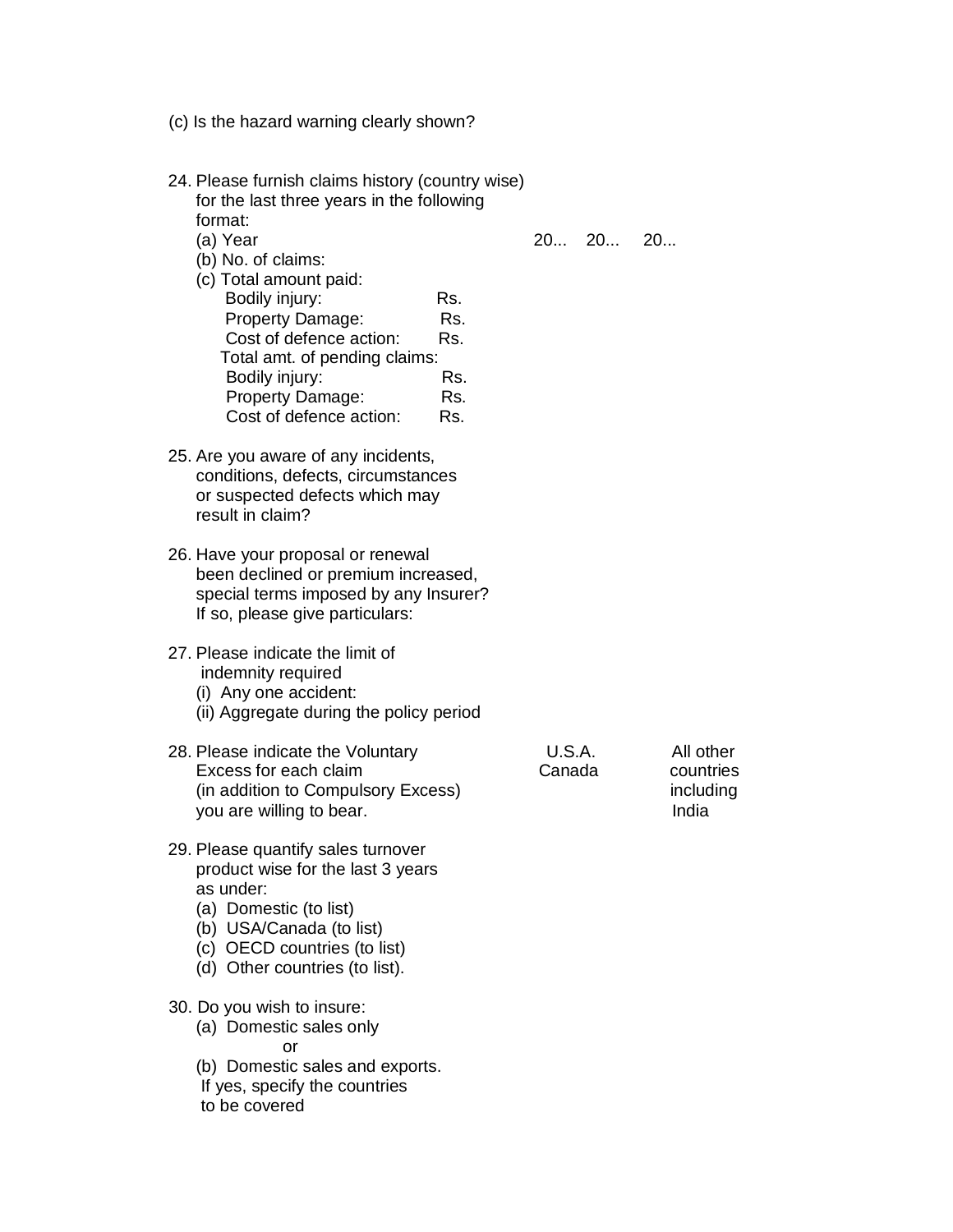- i) USA and Canada
- ii) OECD countries
- iii) Other countries (Cover for exports will be granted only if domestic sales are also covered).
- 31. How long have you been exporting to these countries ?
	- (a) USA and Canada:
	- (b) OECD countries:
	- (c) Other countries:
- 32. Do you require "Limited Vendor's Endorsement"? (Please enclose a copy of the contract with the Vendor/s and give the names to each product of export to such countries)
- 33. Do you comply with USA/Canadian State/Federal Laws/Standards applicable to each product of export to such countries?
- 34. Please give details of any power of attorney on Assets in USA/Canada.
- 35. Policy period: From 12.00 midnight of \_\_\_\_\_ to 12.00 midnight of \_\_\_\_\_\_

I/We desire to effect Insurance in terms of the Product Liability of the.............. Company against the limits of indemnity specified above and I/We hereby declare that all statutory provisions relating to my/our business proposed for Insurance are complied with. I/We further declare that all the above statements and particulars are true, and I/We have not omitted, suppressed, misrepresented or misstated any material fact and I/We agree that this declaration shall be the basis of the contract between me/us and the Company and be incorporated therein.

Place:

Date:

Signature of the Proposer